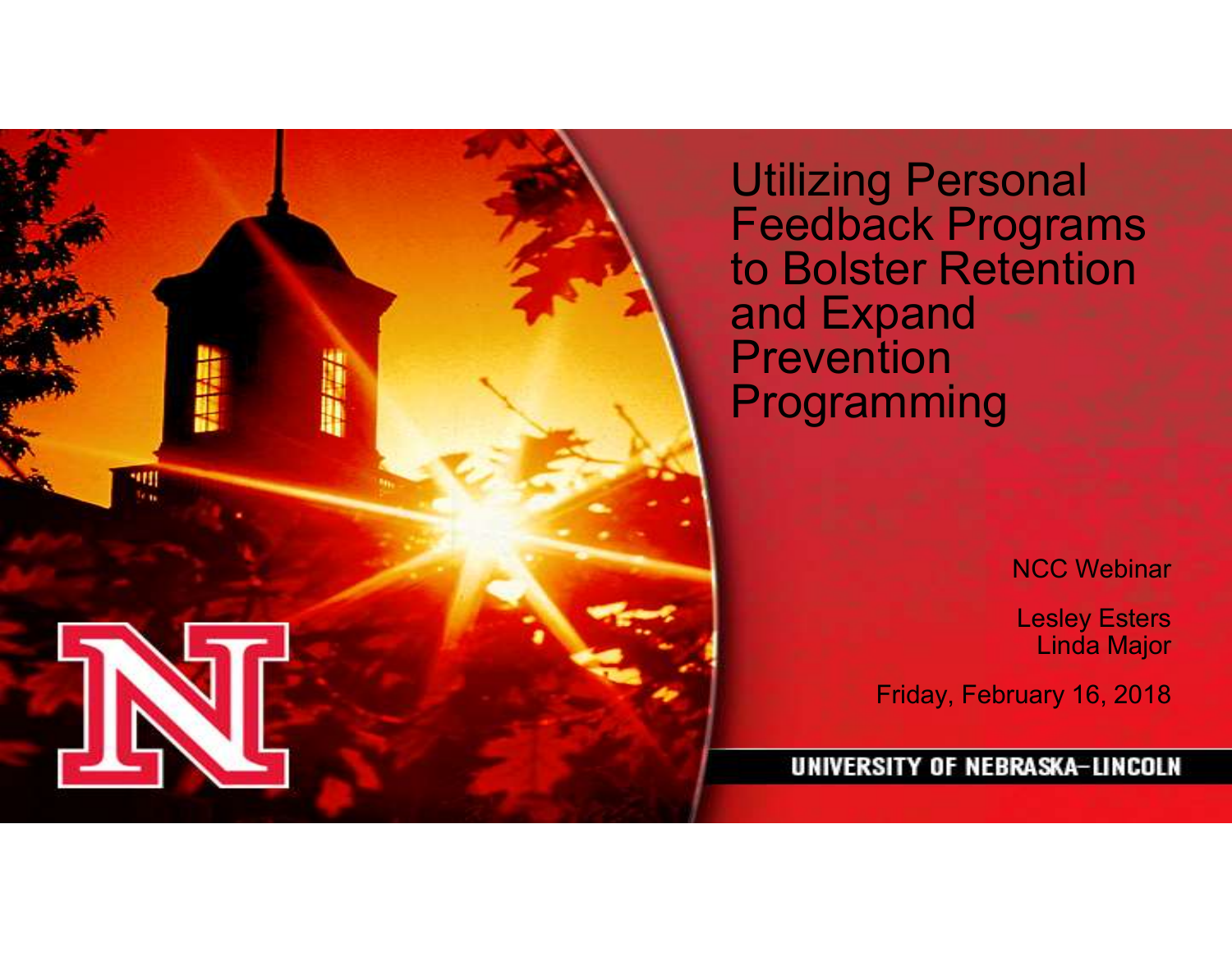# Age of Big Data

- 
- 
- Harness streams of data<br>• Generate reliable predictive models<br>• Forecasting vs. Predictive Analytics
- Harness streams of data<br>• Generate reliable predictive models<br>• Forecasting vs. Predictive Analytics<br>• Predict the future behavior of individuals • Harness streams of data<br>• Generate reliable predictive models<br>• Forecasting vs. Predictive Analytics<br>• Predict the future behavior of individuals<br>• Netflix recommendations • Harness streams of data<br>• Generate reliable predictive models<br>• Forecasting vs. Predictive Analytics<br>• Predict the future behavior of individuals<br>• Netflix recommendations<br>• Grocery store coupons
	- $\checkmark$  Netflix recommendations
	- $\checkmark$  Grocery store coupons
	- $\checkmark$  Tailored social media content
	- $\checkmark$  Online dating sites
	- $\checkmark$  Student success
	- $\checkmark$  Crime hot spots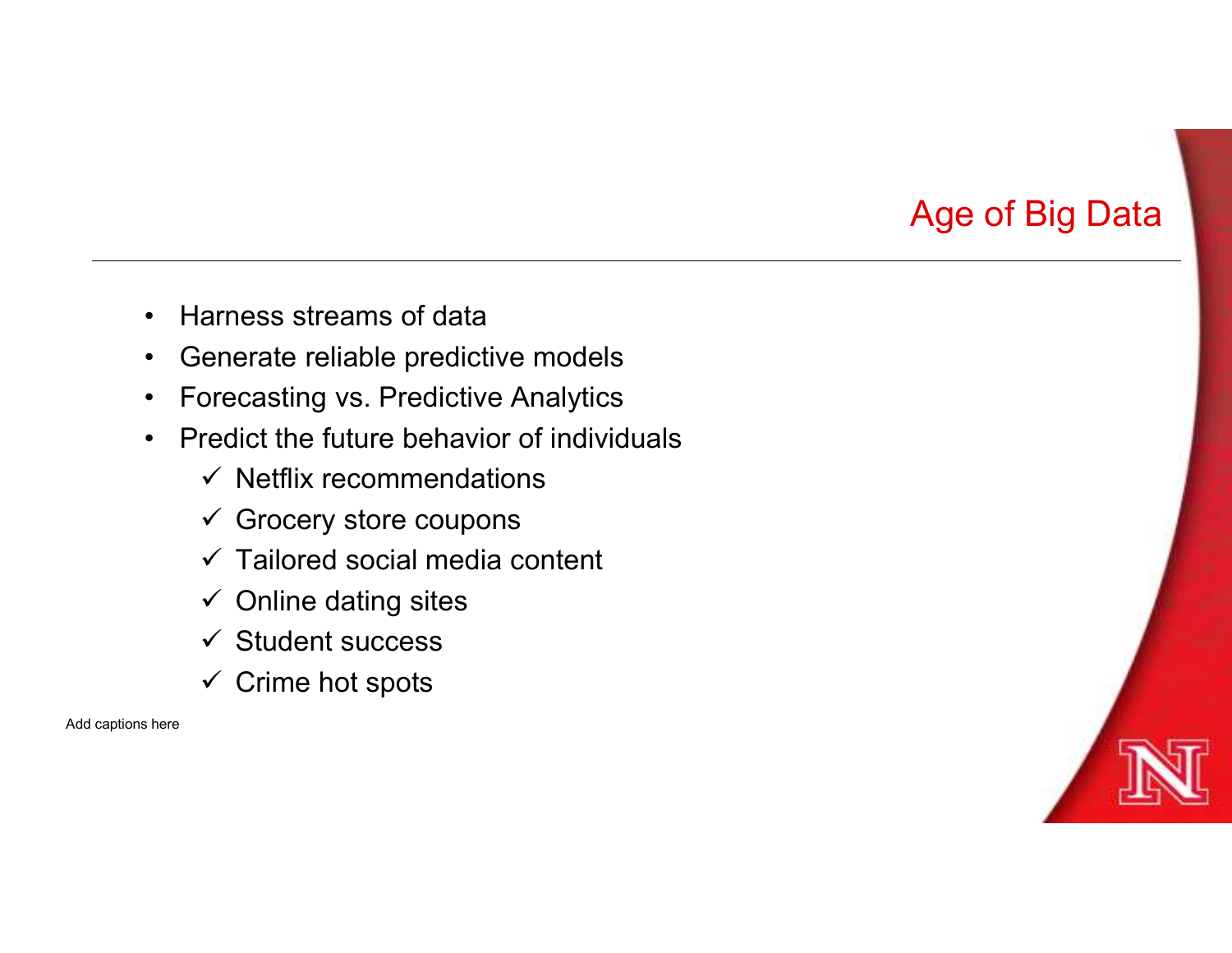### Predictive Analytics

- Predictive Analytic<br>
 Technology that learns from experience<br>
(data) to predict the future behavior of<br>
individuals in order to drive better decisions (data) to predict the future behavior of individuals in order to drive better decisions.
	- The Power to Predict Who will Click, Buy, Lie, or Die by Eric Siegel, 2016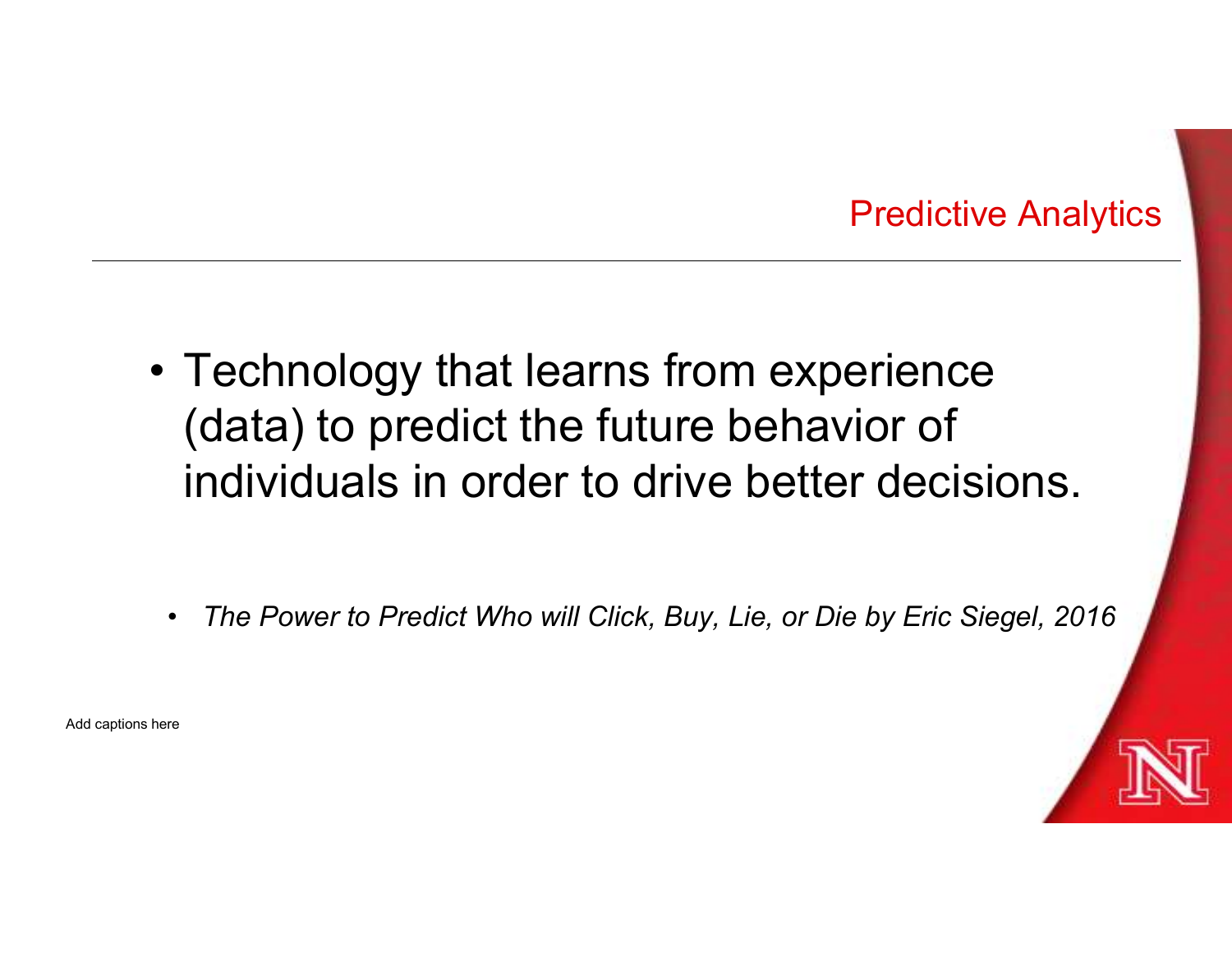# GIS Mapping

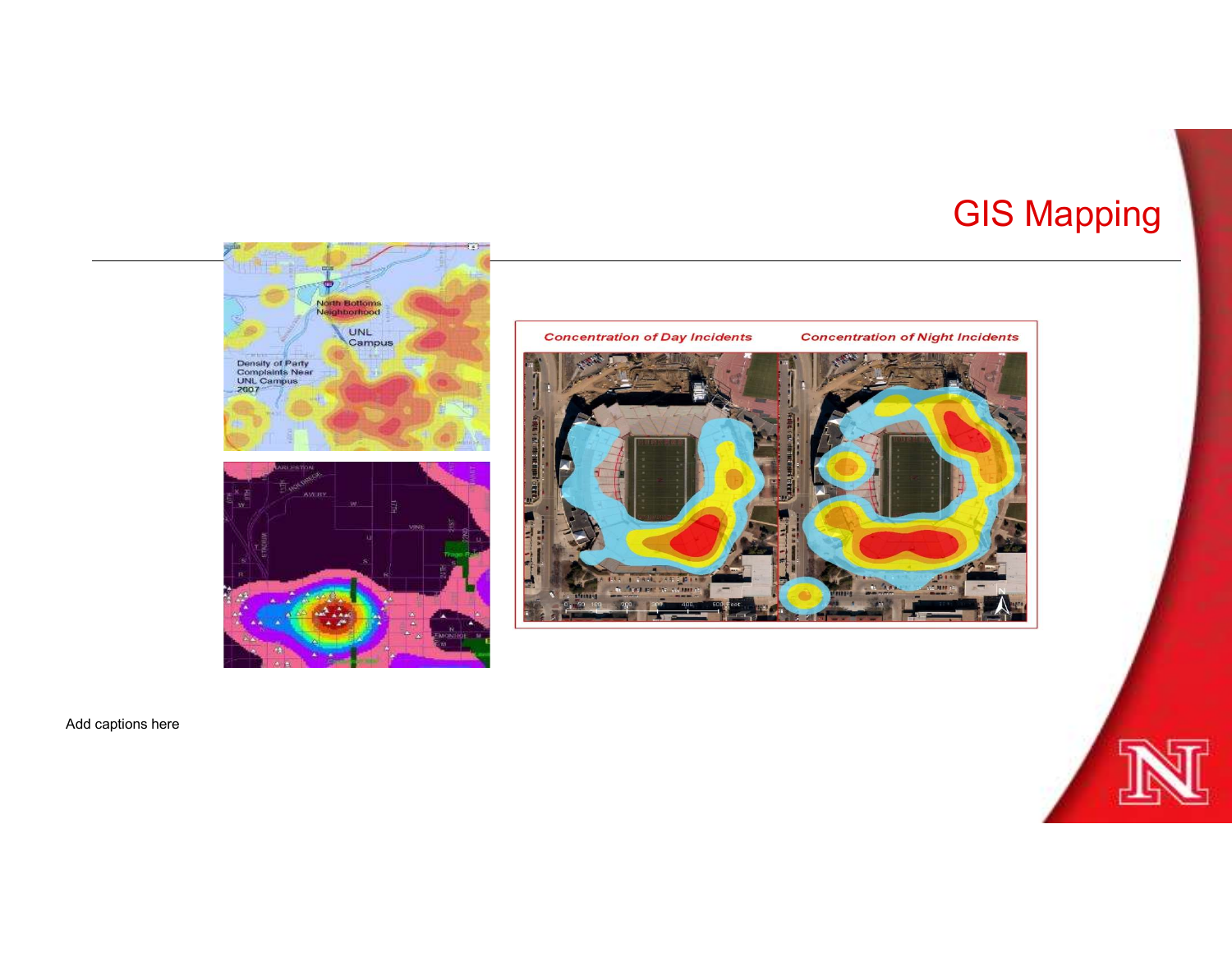# UNL Y1-CAP

- Administered prior to the fall semester beginning with the 2009/2010<br>• Feedback combined with additional information e.g., protective academic year
- Administered prior to the fall semester beginning with the 2009/2010<br>academic year<br>• Feedback combined with additional information e.g., protective<br>• strategies, community/campus alcohol policies and laws, resources<br>• In strategies, community/campus alcohol policies and laws, resources UNL Y1-CAP<br>• Administered prior to the fall semester beginning with the 2009/2010<br>• Feedback combined with additional information e.g., protective<br>• strategies, community/campus alcohol policies and laws, resources<br>• Inclu
- Survey
- 
- Administered prior to the fall semester beginning with the 2009/2010<br>
 Feedback combined with additional information e.g., protective<br>
 Feedback combined with additional information e.g., protective<br>
 Includes subset • Administered prior to the fall semester beginning with the 2009/2010<br>
• Feedback combined with additional information e.g., protective<br>
• Feedback combined with additional information e.g., protective<br>
• strategies, com  $\checkmark$  Increase student retention
	- $\checkmark$  Decrease student incidents of alcohol-related campus and community violations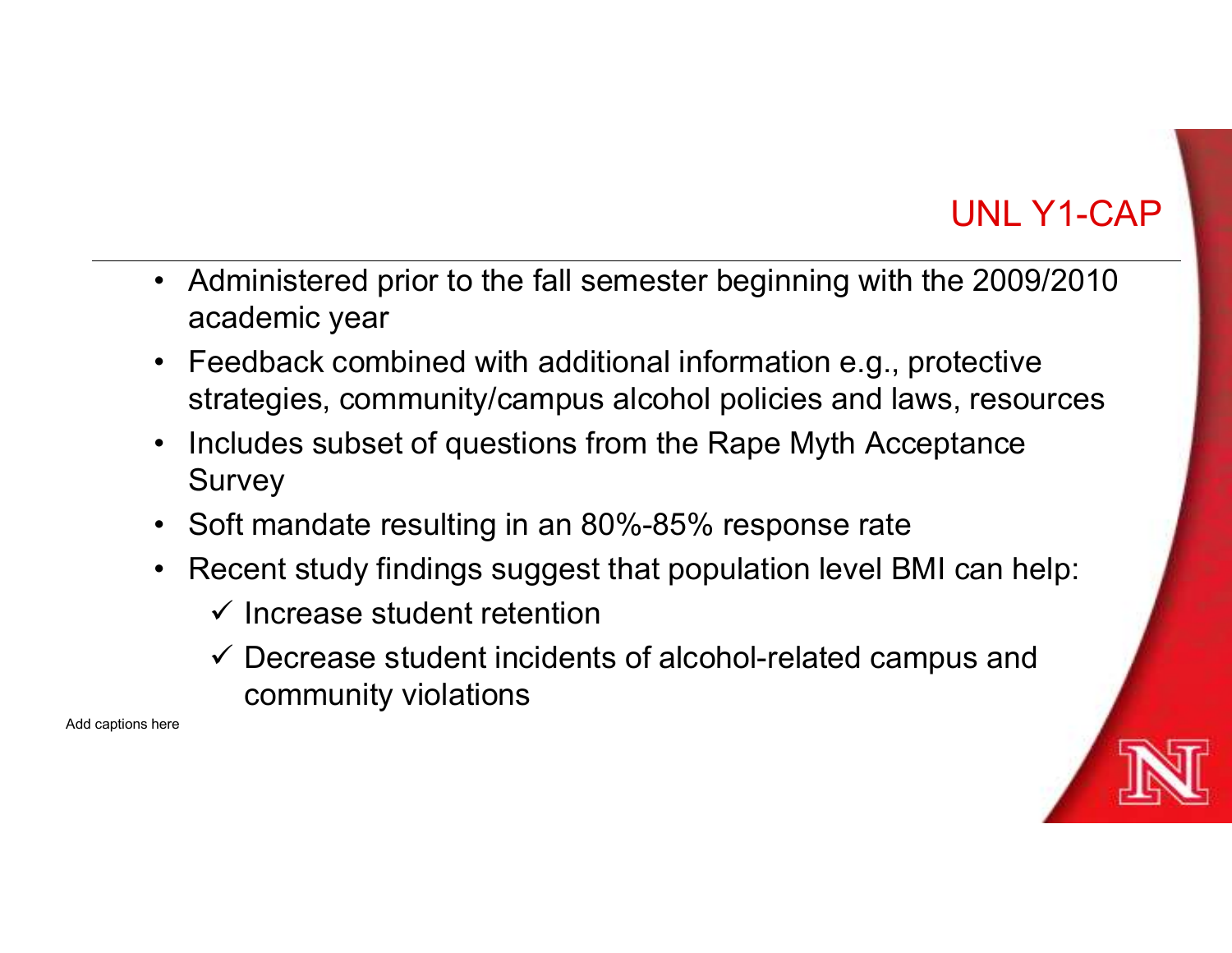# Y1-CAP Comparison Data

|                   |         | 2014-2016 FY CAP (UNL Greek vs. UNL Non-Greek) |       |                       |                   |
|-------------------|---------|------------------------------------------------|-------|-----------------------|-------------------|
|                   | Abstain | Drink, No Binge                                | Binge | <b>Frequent Binge</b> | <b>Binge Rate</b> |
| 2016 Greek        | 27.2%   | 41.8%                                          | 12.9% | 18.1%                 | 31%               |
| Respondents (889) |         |                                                |       |                       |                   |
| 2016 Non-Greek    | 49.2%   | 35.2%                                          | 7.8%  | 7.9%                  | 15.7%             |
| Respondents       |         |                                                |       |                       |                   |
| 2015 Greek        | 25.6%   | 44.5%                                          | 10.4% | 11.2%                 | 22.6%             |
| Respondents       |         |                                                |       |                       |                   |
| 2015 Non-Greek    | 49%     | 37.9%                                          | 6.4%  | 6.8%                  | 13.2%             |
| Respondents       |         |                                                |       |                       |                   |
| 2014 Greek        | 29.2%   | 31.9%                                          | 12.7% | 20.1%                 | 32.8%             |
| Respondents       |         |                                                |       |                       |                   |
| 2014 Non-Greek    | 52.9%   | 34.9%                                          | 5.3%  | 6.9%                  | 12.12%            |
| Respondents       |         |                                                |       |                       |                   |

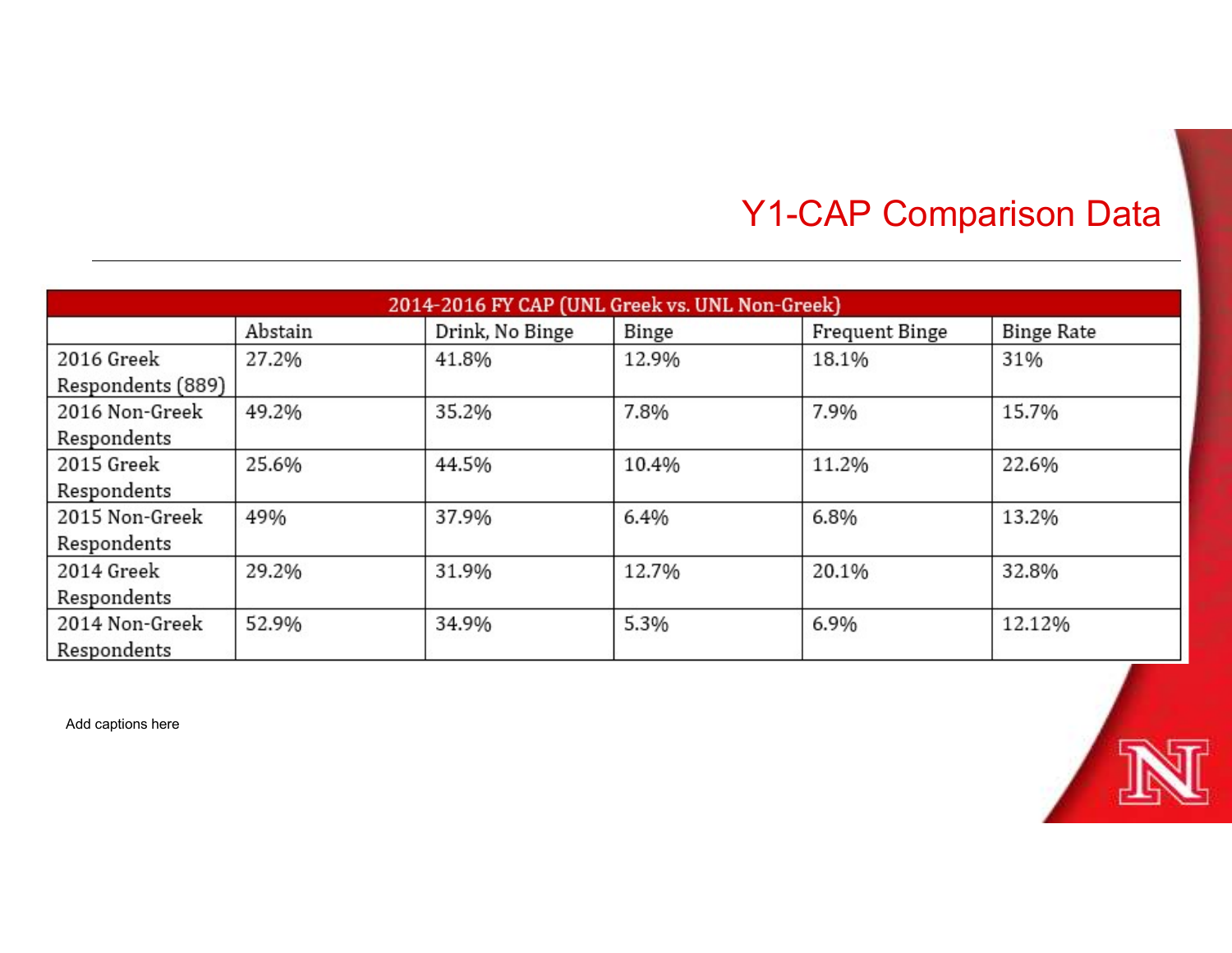### Chapter by Chapter Fraternity .<br>Comparisons

| Chapter             | Abstainer | Drink, No Binge | <b>Binge</b> | <b>Frequent Binge</b> | <b>Binge Rate</b><br>(2016) | <b>Binge Rate</b><br>(2015) |
|---------------------|-----------|-----------------|--------------|-----------------------|-----------------------------|-----------------------------|
| Non-Greek (2016)    | 49.2%     | 35.2%           | 7.8%         | 7.9%                  | 15.7%                       | 14.5%                       |
| <b>Greek (2016)</b> | 22.3%     | 44.8%           | 13.3%        | 19.6%                 | 32.9%                       | 33.2%                       |
| Men (2016)          | 44.8%     | 35%             | 8.9%         | 11.3%                 | 20.2%                       | 22.4%                       |
| Greek Men (2016)    | 16.5%     | 36%             | 15.3%        | 32.2%                 | 47.5%                       | 41.9%                       |
| Α                   | 0         | 14.3%           | 42.9%        | 42.9%                 | 85.8%                       | 65.5%                       |
| B                   | 10.5%     | 26.3%           | 10.5%        | 52.6%                 | 63.1%                       | 59.3%                       |
| C                   | 0         | 42.9%           | 28.6%        | 28.6%                 | 57.2%                       | 23.5                        |
| D                   | 0         | 42.9%           | 21.4%        | 35.7%                 | 57.1%                       | 50%                         |
| E                   | 21.7%     | 21.7.8%         | 4.3%         | 52.2%                 | 56.5%                       | 50%                         |
| F                   | 19.2%     | 26.9%           | 11.5%        | 42.3%                 | 53.8%                       | 36.8%                       |
| G                   | 13.3%     | 33.3%           | 40%          | 13.3%                 | 53.3%                       | 34.7%                       |
| H                   | 6.3%      | 43.8%           | 18.8%        | 31.3%                 | 50.1%                       | 48%                         |

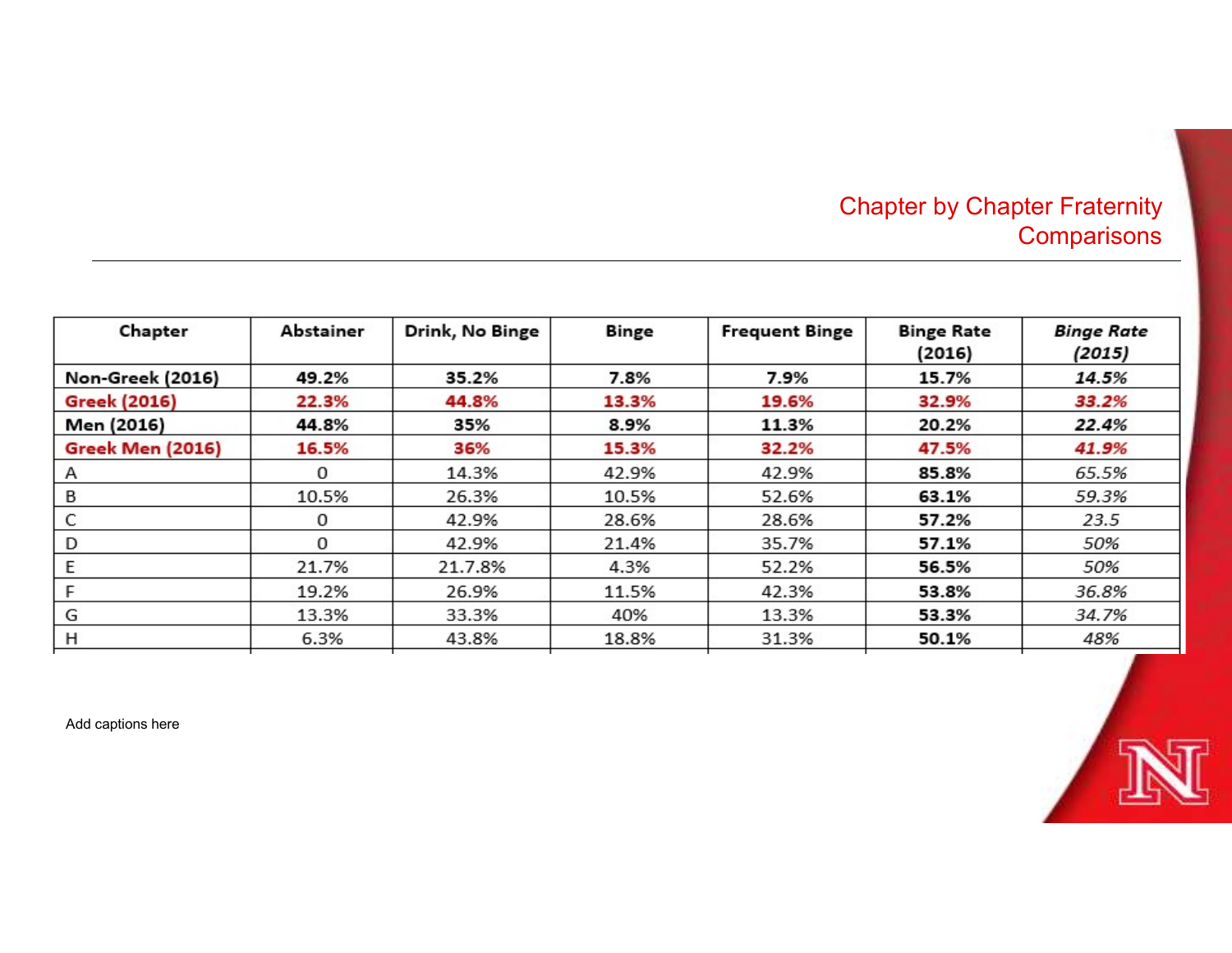# Chapter by Chapter Sorority Comparisons

| Chapter            | <b>Abstainer</b> | Drink, No Binge | <b>Binge</b> | <b>Frequent Binge</b> | <b>Binge Rate</b><br>(2016) | <b>Binge Rate</b><br>(2015) |
|--------------------|------------------|-----------------|--------------|-----------------------|-----------------------------|-----------------------------|
| <b>Non-Greek</b>   | 49.2%            | 35.2%           | 7.8%         | 7.9%                  | 15.7%                       | 14.5%                       |
| Greek              | 22.3%            | 44.8%           | 13.3%        | 19.6%                 | 32.9%                       | 33.2%                       |
| Women              | 42.4%            | 39%             | 9%           | 9.7%                  | 18.7%                       | 18.4%                       |
| <b>Greek Women</b> | 24.8%            | 48.6%           | 12.4%        | 14.2%                 | 26.6%                       | 27.1%                       |
| Α                  | 7%               | 44.2%           | 20.9%        | 27.9%                 | 48.8%                       | 25%                         |
| В                  | 9.8%             | 43.9%           | 7.3%         | 39%                   | 46.3%                       | 56.1%                       |
| С                  | 31.4%            | 34.3%           | 11.4%        | 22.9%                 | 34.3%                       | 9.8%                        |
| D                  | 21.1%            | 44.7%           | 21.1%        | 13.2%                 | 34.3%                       | 30.7%                       |
| Ε                  | 10.6%            | 57.4%           | 12.8%        | 19.1%                 | 31.9%                       | 43.8%                       |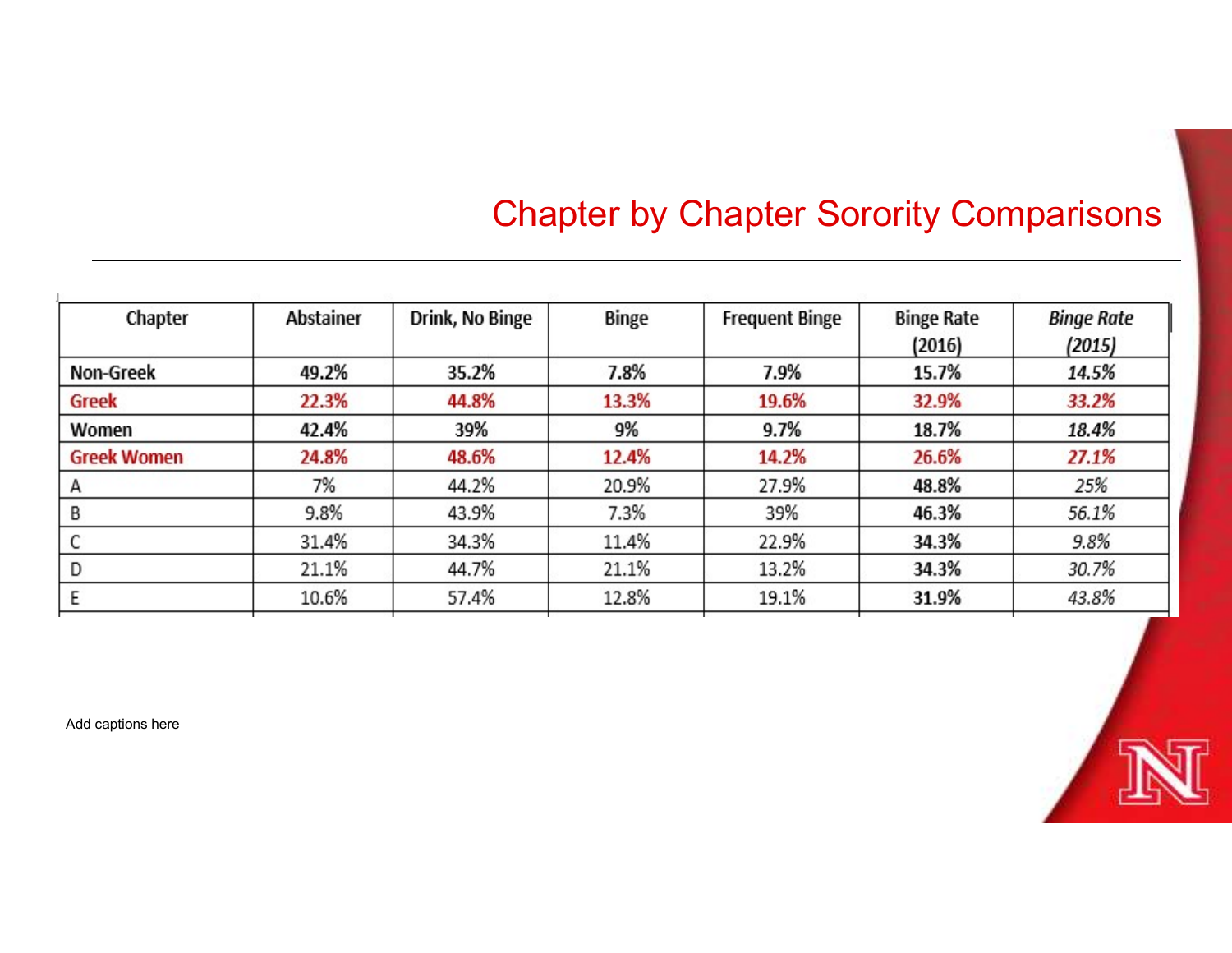# Precollege Binge Drinking

- Highest predictor of college binge drinking Precollege Binge Drinking<br>• Highest predictor of college binge drinking is precollege binge<br>• FY College Alcohol Profile drinking\* Preco<br>
Highest predictor of college binge drinking is<br>
drinking\*<br>
- FY College Alcohol Profile<br>
- Rape Myth Acceptance Scale<br>
- Second bighest gradiates of college bings driv Precolle<br>
Highest predictor of college binge drinking is pre<br>
drinking\*<br>
- FY College Alcohol Profile<br>
- Rape Myth Acceptance Scale<br>
Second highest predictor of college binge drinkin<br>
academic motivation\*
	-
	-
- Highest predictor of college binge drinking is precollege binge<br>
drinking\*<br>
 FY College Alcohol Profile<br>
 Rape Myth Acceptance Scale<br>
 Second highest predictor of college binge drinking is precollege<br>
academic motivat academic motivation\* Highest predictor of college binge drin<br>
drinking\*<br>
– FY College Alcohol Profile<br>
– Rape Myth Acceptance Scale<br>
Second highest predictor of college b<br>
academic motivation\*<br>
– NSE Inventory<br>
• Motivation<br>
• Time Management rest predictor of college binge drinking\*<br>
Y College Alcohol Profile<br>
ape Myth Acceptance Scale<br>
ond highest predictor of college bing<br>
demic motivation\*<br>
ISE Inventory<br>
• Motivation<br>
• Time Management<br>
• Aptitude Fredictor of college binge drinkin<br>
King\*<br>
Y College Alcohol Profile<br>
Rape Myth Acceptance Scale<br>
ond highest predictor of college bing<br>
demic motivation\*<br>
ISE Inventory<br>
• Motivation<br>
• Time Management<br>
• Aptitude<br>
• Pers king\*<br>
Y College Alcohol Profile<br>
kape Myth Acceptance Scale<br>
ond highest predictor of college bing<br>
demic motivation\*<br>
ISE Inventory<br>
• Motivation<br>
• Time Management<br>
• Aptitude<br>
• Persistence (Grit)<br>
• Intent to Become I Y College Alcohol Profile<br>
Vape Myth Acceptance Scale<br>
ond highest predictor of college bing<br>
demic motivation\*<br>
ISE Inventory<br>
• Motivation<br>
• Time Management<br>
• Aptitude<br>
• Persistence (Grit)<br>
• Intent to Become Involved extrage Myth Acceptance Scale<br>
1999 - Modifiest predictor of college bing<br>
1999 - Motivation<br>
1999 - Motivation<br>
1999 - Motivation<br>
1999 - Motivation<br>
1999 - Motivation<br>
1999 - Motivation<br>
1999 - Motivation<br>
1999 - Motivat
	- -
		-
		-
- Add captions here Persistence (Grit)
	-

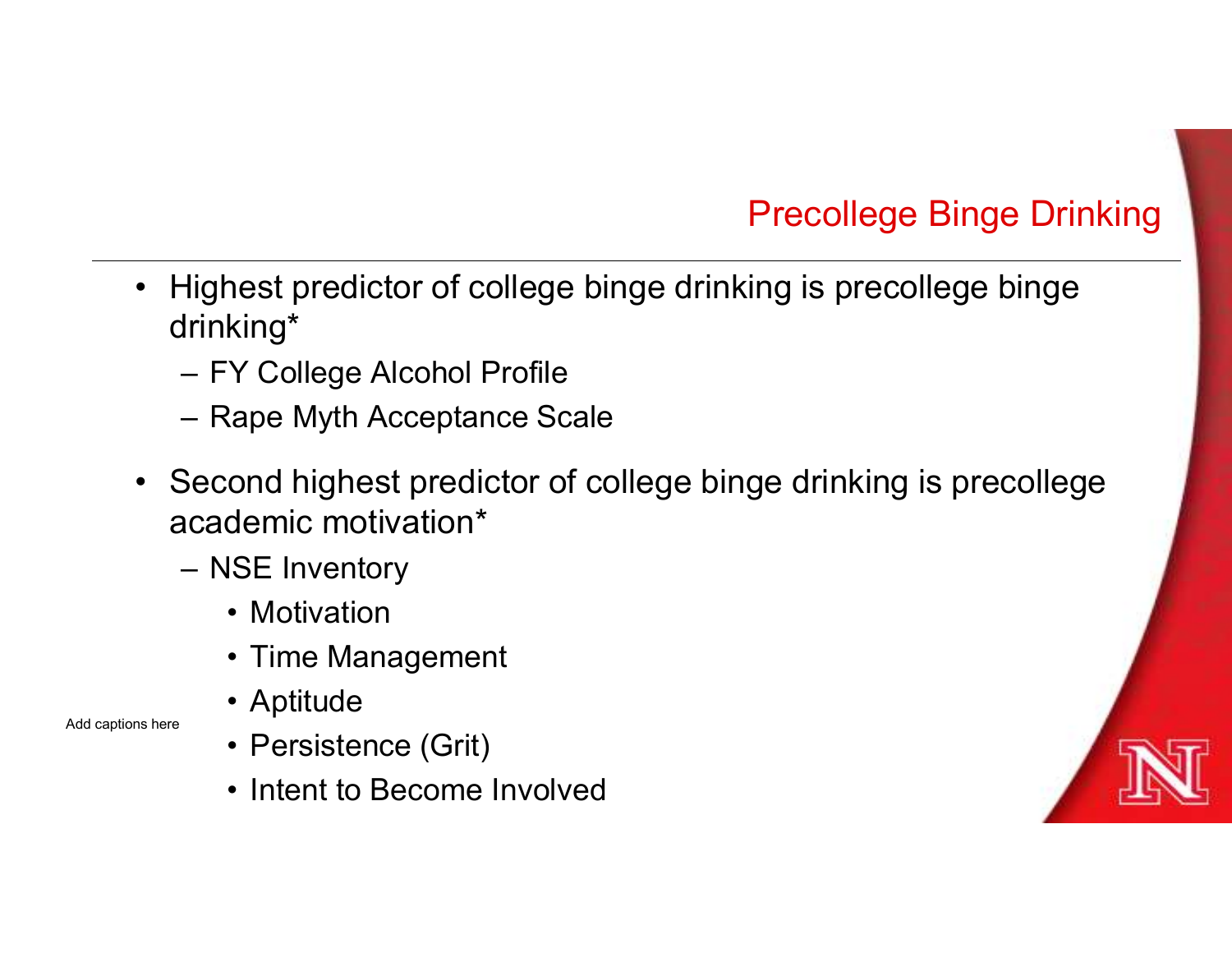### NSE Inventory

### NSE Inventory: Four scales that assess aptitude, academic motivation, grit and time management.

|                                                                                                                                                                                                                                                                                                                                                                                                                      | <b>NSE Inventory</b><br>NSE Inventory: Four scales that assess aptitude, academic motivation, grit<br>and time management.                                                                                                                                                                                                                                                                                                |
|----------------------------------------------------------------------------------------------------------------------------------------------------------------------------------------------------------------------------------------------------------------------------------------------------------------------------------------------------------------------------------------------------------------------|---------------------------------------------------------------------------------------------------------------------------------------------------------------------------------------------------------------------------------------------------------------------------------------------------------------------------------------------------------------------------------------------------------------------------|
| Examples of aptitude statements:<br>I know how to study for tests.<br>I know how to study well.<br>I can develop a strong plan for academic success.<br>Academically, I am very self-disciplined.<br>I can handle any academic issues I might encounter.                                                                                                                                                             | Examples of grit statements:<br>New ideas and project sometimes distract me from previous<br>ones.<br>Setbacks discourage me.<br>I am a hard worker.<br>I often set a goal but later choose to pursue a different one.<br>I have difficulty maintaining my focus on projects that take more<br>than a few months to complete.<br>I finish whatever I begin.<br>I am diligent.                                             |
| Examples of motivation statements:<br>My academic performance is important to me.<br>I set goals for the grades I want in my classes.<br>It is important for me to do as well as I can in my courses.<br>I find it difficult to motivate myself to study for my courses.<br>I study just what I need to know to pass.<br>I will do whatever it takes to succeed at UNL.<br>I plan to graduate in four years or less. | Examples of time management statements:<br>I usually start an assignment shortly after it is assigned.<br>When I have a deadline, I often waste time doing other things.<br>I usually plan out my week's worth in advance.<br>I find it hard to stick to my study schedule.<br>I schedule more time to study for difficult classes.<br>I know how to manage my time.<br>I find it difficult to juggle multiple deadlines. |

 $\mathsf{Add}\, \mathfrak{c}$  and  $\mathfrak{c}$  and  $\mathfrak{c}$  and  $\mathfrak{c}$  and  $\mathfrak{c}$  and  $\mathfrak{c}$  and  $\mathfrak{c}$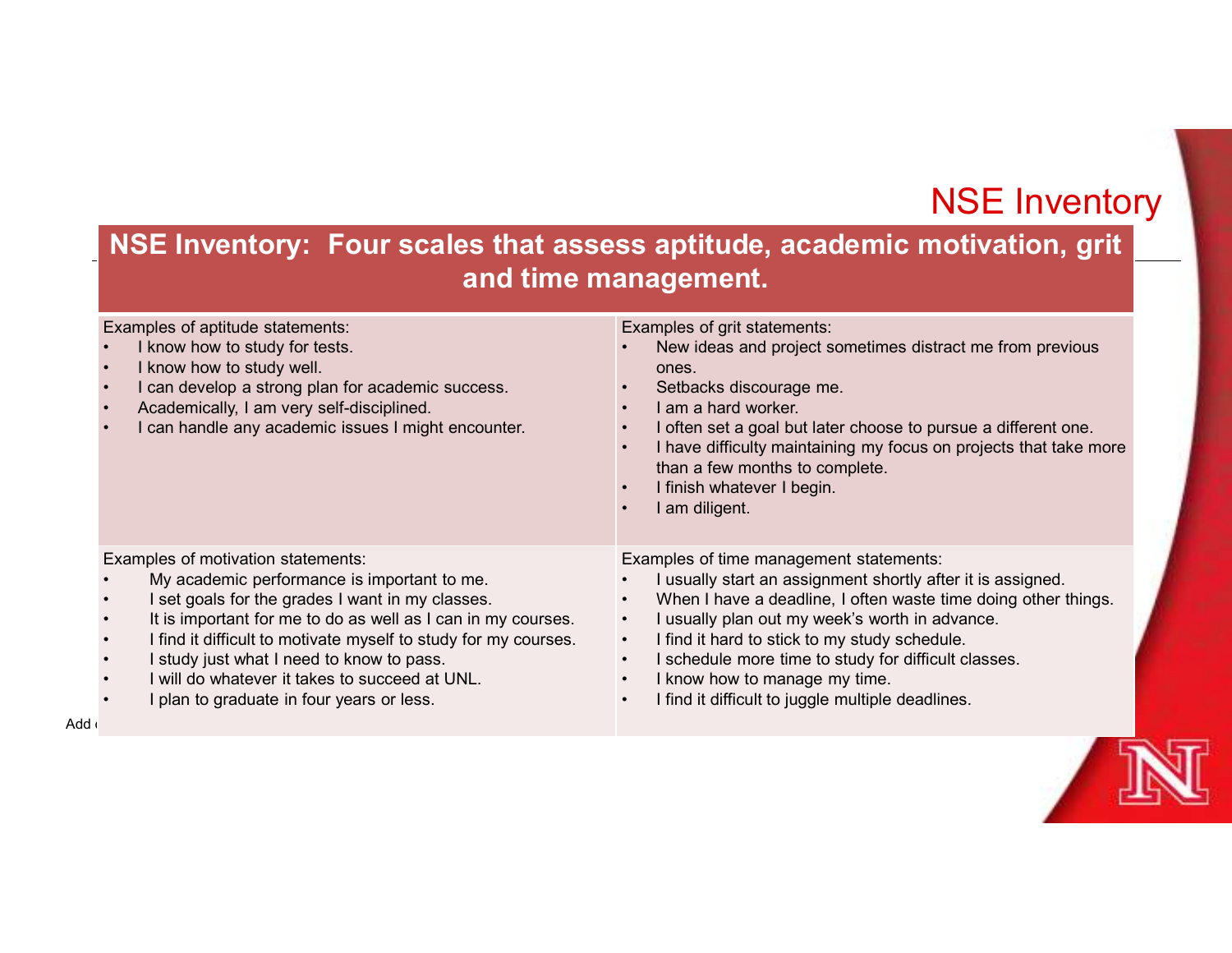# Group Profile Initiative

- Group Profile Initiative<br>• Primary Goal: Provide customized academic and health-related<br>programming based on sub-group data. programming based on sub-group data.
	- 1. Created aggregate profiles for each residence hall, fraternity, and sorority<br>1. Created aggregate profiles for each residence hall, fraternity, and sorority<br>1. Created aggregate profiles for each residence hall, fratern based on Y1-CAP and NSE Inventory Data 2. Group Profile Initiative<br>2. Primary Goal: Provide customized academic and health-related<br>2. Created aggregate profiles for each residence hall, fraternity, and sorority<br>2. Developed a menu of educational strategies and 3. Considered environmental strategies within context micro environments applications<br>3. Considered environmental strategies for each residence hall, fraternity, and sorority<br>3. Considered a menu of educational strategies 4. Met with Residence Hall Directors and Greek Advisors to discuss practical applications<br>applications and Metal Directors and Metal Prelated<br>1. Created aggregate profiles for each residence hall, fraternity, and sorority<br>
	- based on aggregate profile
	-
	- applications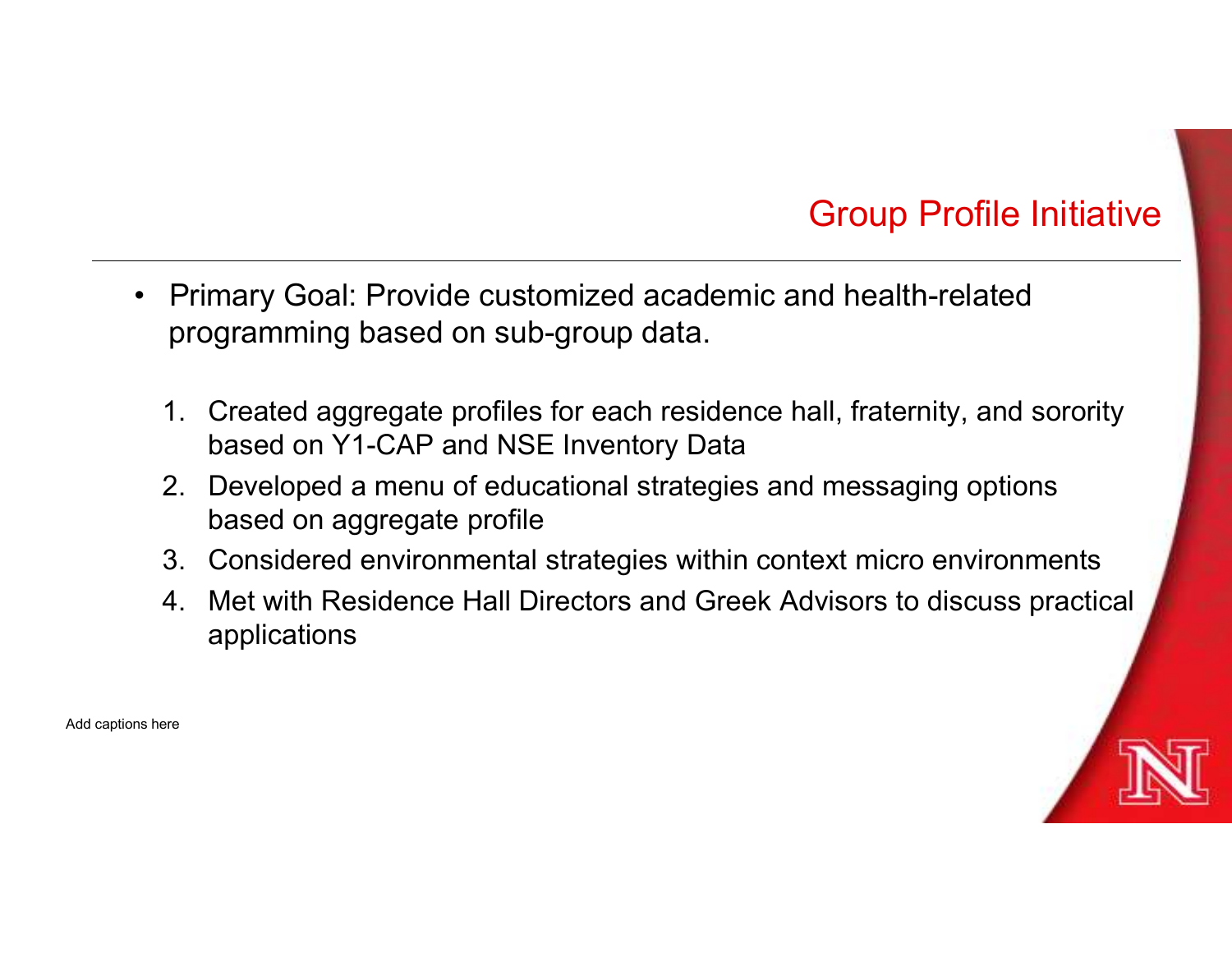### Sample Residence Hall Aggregate Profile

#### 2017 Residence Hall Profile

**Abel Residence Hall** 

HIGH-RISK BEHAVIORS Prior to students attending the University of Nebraska-Lincoln, they complete an online survey called the Frust to sublems attenting the University or need asks Lincom, they complete an onine survey called Trist Franc<br>First-Year College Alcohol Profile. This tool provides students with basic alcohol education and corrects<br>misp your residents.

#### 2017 BINGE RATE



- 
- 
- 

ACADEMIC DREDAREDNESS

The following information came from the NSE Advising Inventory that all incoming students complete prior to The rollowing information came from the NSC Advising inventory that all incoming students complete prior to<br>their orientation experience at Nebraska. Four scales on aptitude, motivation, grit and time management<br>- capture third), yellow (middle third) or green (upper third) represent student responses. The following summary was compiled based on the self-reported attitudes provided by your residents.



additional support in college. These students are not confident in their abilities and need regular contact and support. You could also focus on skill and support. You could also locus on skill<br>development, such as how to study or read research<br>articles. They will need direction to seek out services and set goals to work toward graduation. Student with higher scored are confident in their abilities and are ready to launch their academic caree

#### Examples of aptitude statements: · I can succeed in my college courses.

- . I know how to study for tests. I know how to study well.
- · I can develop a strong plan for academic success.
- · Academically, I am yery self-disciplined.
- Can handle any academic issues I might encounter.
- . I will complete my degree at the university.

#### RECOMMENDATIONS

**CONVINCING ACCONSTANT**<br> **e**<br> **CONCOUR CONVINCING**<br> **CONVING PRESS**<br> **CONVING DESCRIPS**<br> **CONVING PRESS**<br> **CONVINGERS**<br> **Add to coorv/suitemate agreements** Add to room/suitemate agreements<br> **Programming:**<br> **Azademic initiatives efforts/events**<br>
Passive programs/Online resources (deg<br>
wide share-see list) wide share-see itst)<br>• Active programs (see list)<br><u>Student Conduct Process</u>: Lustenize conduct sanctions Add to surveys, staff training, decisi<br>Incorporate into Husker GROW Parent Interactions:<br>Reference at NSE, in writt



| my courses.                                      |
|--------------------------------------------------|
| . I study just what I need to know to pass.      |
| . I will do whatever it takes to succeed at UNL. |
| . I night to araduate in four years or less.     |

RECOMMENDATIONS **Pesident Interactions:**<br>
• Concome student conversations (RA, RD)<br>
• FYETP Referrals

| -------------                            |
|------------------------------------------|
| Academic initiatives efforts/events      |
| Passive programs/Online resources        |
| Advancement and sudder change your first |

```
• (department wide share-see list)<br>• Active programs (see list)<br>• Student Conduct Process:<br>• Motivational Interviewing Techniques<br>• Customize conduct sanctions
```

```
Department Training & Assessment:
Parent Interactions:
```
GRIT

Students with low grit scores would benefit from Students with low grit scores would benefit from<br>conversations focused on short term goal setting as<br>well as discussing motivation and rewards for<br>accomplishing short term goals. Conversations could accompusing snort term goals. Conversations counter<br>incorporate language that focuses on a growth star<br>fixed mindset. Students with high grit scores may<br>need help with work-life balance, suggesting<br>activities like intramur student organizations and college-specific organizations could be beneficial.

#### Examples of grit statements:

- . New ideas and project sometimes distract me from previous ones
- 
- from previous ones.<br>• Setbacks discourage me.<br>• I have been obsessed with a certain idea or<br>• project for a short time but later lost interest.
- $\bullet$  *Lam a hard worker.*
- I often set a goal but later choose to pursue a different one.
- . I have difficulty maintaining my facus on
- projects that take more than a few months to
- projects that take more to<br>complete.<br>• I finish whatever I begin.
- $+$   $1$  am diligent



- 
- 
- 
- 
- 
- 
- . Incorporate into Husker GROW

RECOMMENDATIONS

classes

TIME MANAGEMENT

the control of the control of the

Students with poor time management may benefit

doing other things.<br>• I usually plan out my week's worth in advance.

. I find it hard to stick to my study schedule.

· I find it difficult to juggle multiple deadlines.

· I schedule more time to study for difficult

• I know how to manage my time.

from learning how to incorporate a syllabus into a non nearing now to into point the semi-transmitted backwards timeline for the semi-transmitted backwards timeline for the semi-transmitted conversations about their current time commitments (social, family, academic).

Examples of time management statements xamples of time management statements:<br>• I usually start an assignment shortly after it is<br>assigned.<br>• When I have a deadline, I often waste time

 $\begin{minipage}[t]{0.00\textwidth}\begin{minipage}[t]{0.00\textwidth}\begin{itemize} \textbf{RE}(\text{DOM},\text{MOM},\text{MOM},\text{MOM},\text{MOM},\text{MOM},\text{MOM},\text{MOM},\text{MOM},\text{MOM},\text{MOM},\text{MOM},\text{MOM},\text{MOM},\text{MOM},\text{MOM},\text{MOM},\text{MOM},\text{MOM},\text{MOM},\text{MOM},\text{MOM},\text{MOM},\text{MOM},\text{MOM},\text{MOM},\text{MOM},\text{MOM},\text{MOM},\text$ 

Mollow up

- 
- 
- 
- 
- 
- 
- 
- · Add to surveys, staff training, decision making
	-



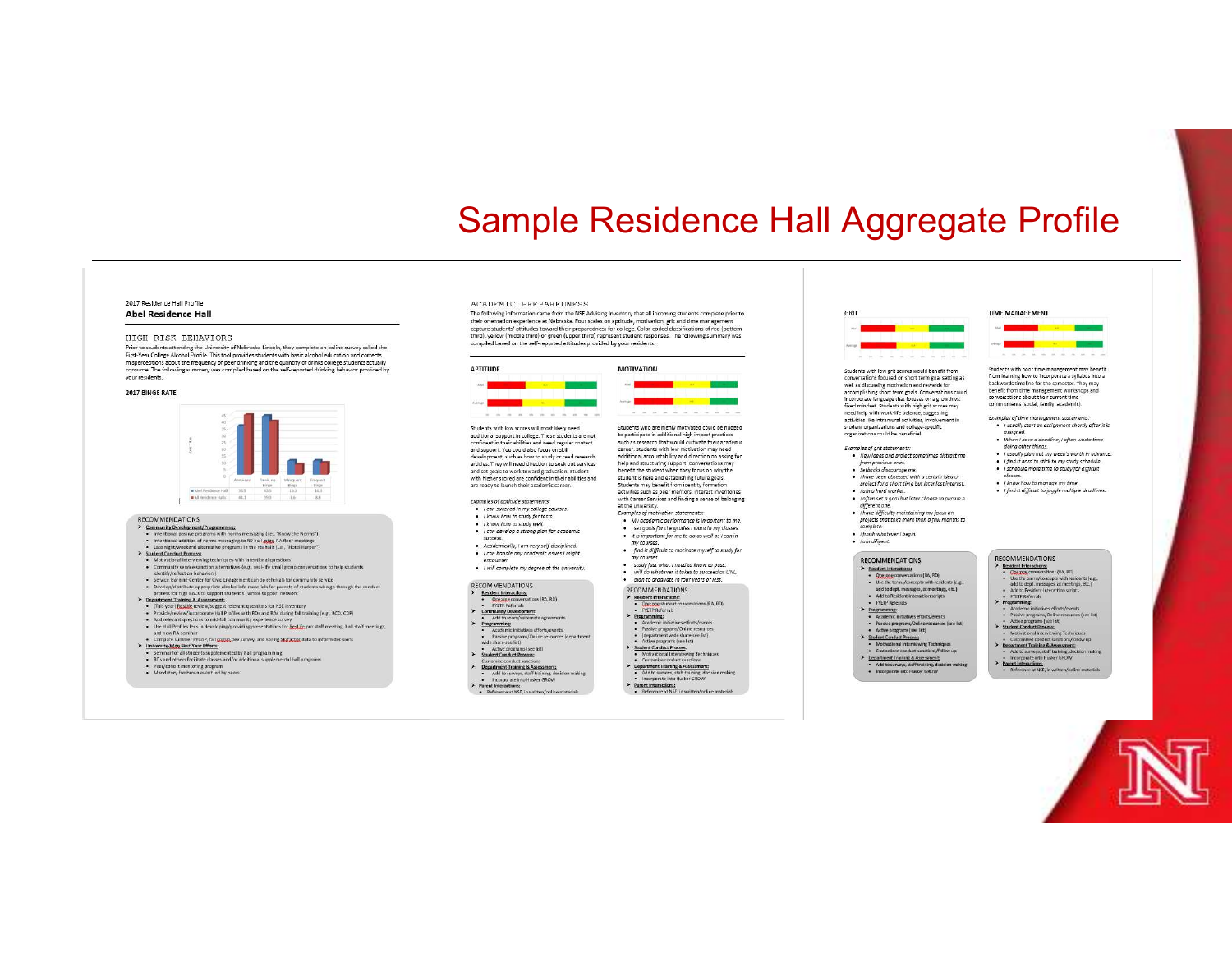# Next Steps

- 
- Next Steps:<br>• Administer survey in spring 2018 to a<br>measures Mext Steps:<br>• Administer survey in spring 2018 to assess change in identified<br>• Mine other relevant assessment data to explore potential relevancy<br>• Mine other relevant assessment data to explore potential relevancy measures
	-
	- Mext Steps:<br>• Administer survey in spring 2018 to assess change in identified<br>• Mine other relevant assessment data to explore potential relevancy<br>• Integrate the Y1-CAP into the Admissions process to facilitate subgroup **Example 18**<br>• Administer survey in spring 2018 to assess change in identified<br>measures<br>• Mine other relevant assessment data to explore potential relevancy<br>• Integrate the Y1-CAP into the Admissions process to facilitate group reporting • Mext Steps:<br>• Administer survey in spring 2018 to assess change in identified<br>• Mine other relevant assessment data to explore potential relevancy<br>• Integrate the Y1-CAP into the Admissions process to facilitate subgroup • Mext Steps:<br>• Administer survey in spring 2018 to assess change in identified<br>• Mine other relevant assessment data to explore potential relevancy<br>• Integrate the Y1-CAP into the Admissions process to facilitate sub-<br>• P
	-
	-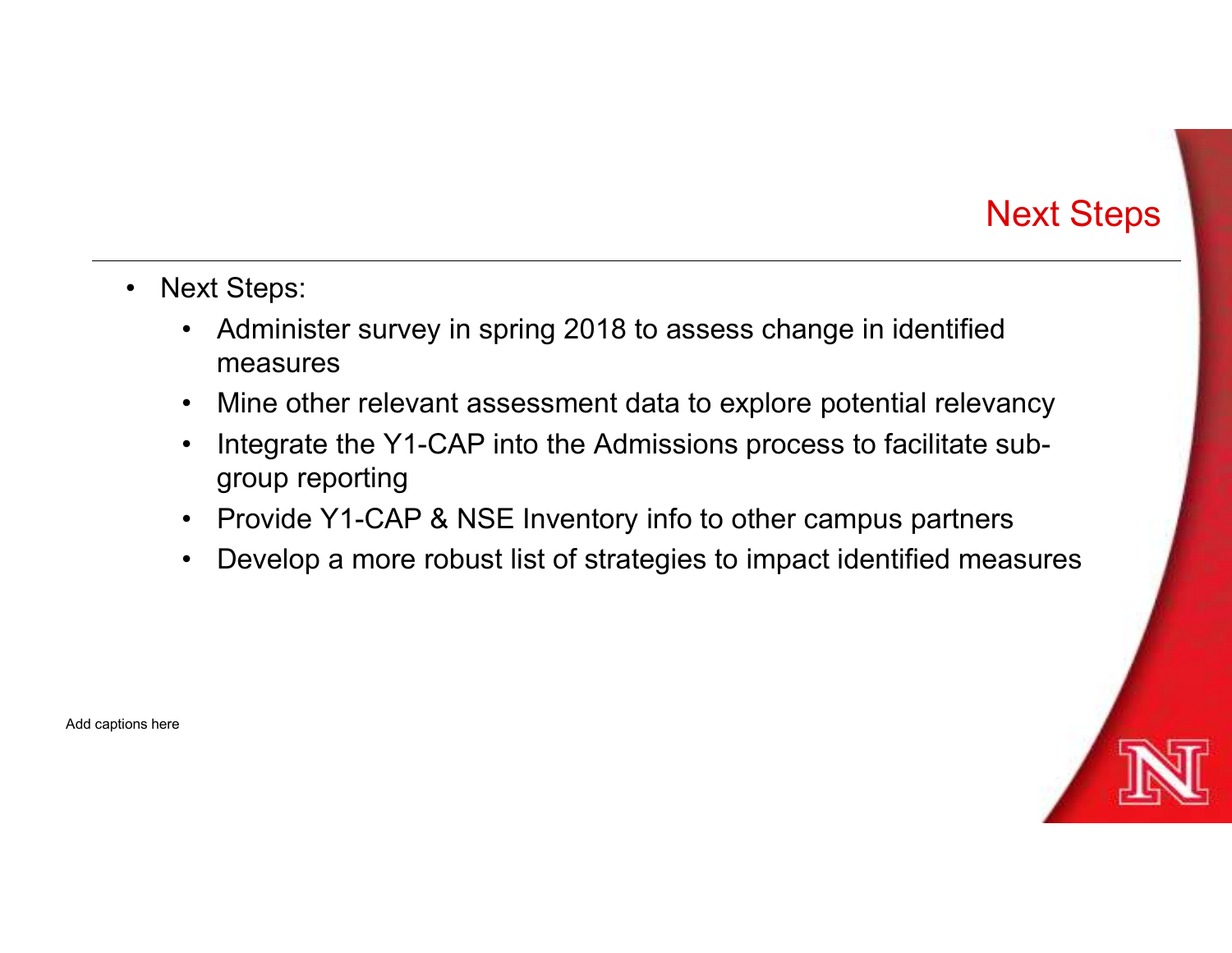### Lessons Learned

- 
- Lessons Learned:<br>• Strategically links alcohol with acade<br>• More difficult to conceptualize for so
	- Lessons Learned:<br>• Strategically links alcohol with academic priorities<br>• More difficult to conceptualize for some than others<br>• Data has utility beyond programming **Lessons Learned:**<br>• Strategically links alcohol with academic priorities<br>• More difficult to conceptualize for some than others<br>• Data has utility beyond programming<br>• Staff may need data grouped/sorted differently **Lesson**<br>• Strategically links alcohol with academic priorities<br>• More difficult to conceptualize for some than others<br>• Data has utility beyond programming<br>• Staff may need data grouped/sorted differently<br>• We've just scr Lessons Learned:<br>• Strategically links alcohol with academic priorities<br>• More difficult to conceptualize for some than others<br>• Data has utility beyond programming<br>• Staff may need data grouped/sorted differently<br>• We've **Lessons Learned:**<br>• Strategically links alcohol with academic priorities<br>• More difficult to conceptualize for some than others<br>• Data has utility beyond programming<br>• Staff may need data grouped/sorted differently<br>• We'v
	-
	-
	-